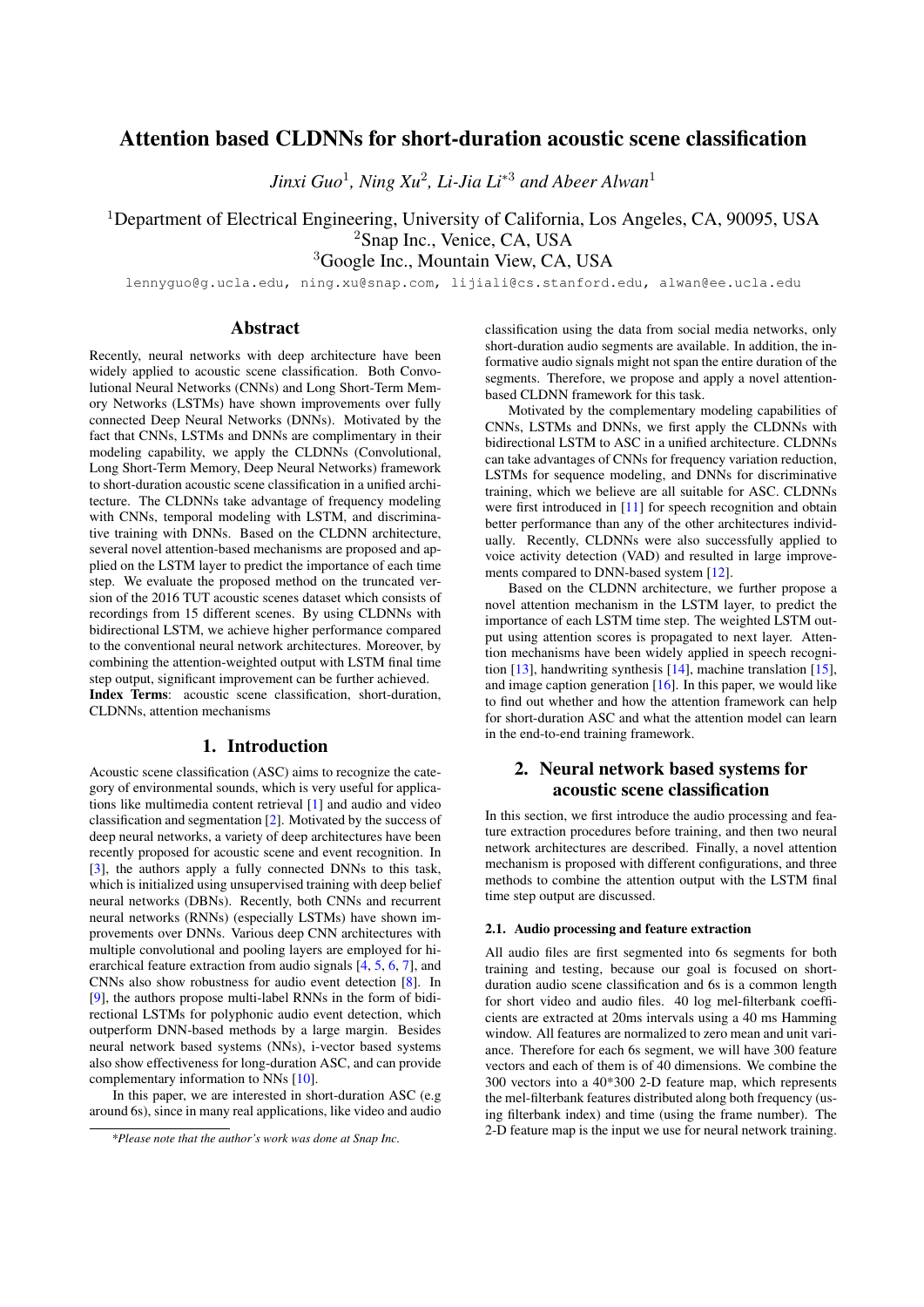



Figure 1: *The CLDNN framework*

#### 2.2. Neural network architectures

### *2.2.1. CNNs*

The CNN model used in this paper is an Alexnet-like [\[17\]](#page-4-16) structure, which comprises 3 stacked pairs of convolution and maxpooling layers, and one fully connected layer with a softmax layer on the top. The first convolutional layer uses 16 filters of size 5\*5, the second and third layers use 32 and 64 filters of size 3\*3 respectively. All the strides for the convolutional layer are set to 1. The kernel size 2\*2 and stride 2 are used for all pooling layers. After the third pooling layer, the output is flattened and passed into the fully connected layer with 256 nodes.

#### *2.2.2. CLDNNs*

In order to have a fair comparison with CNNs, the CLDNN architecture proposed in this paper uses the same configuration as the CNN model described above, except that the third convolution and max-pooling layers are replaced by a LSTM layer. A diagram of the proposed CLDNN architecture is shown in Figure 1. For the LSTM layer, we propose 3 different layers, which are forward layer (denoted as FWLSTM), backward layer (denoted as BWLSTM), and bidirectional layer (denoted as BLSTM). In the forward layer, each hidden layer connects to the following time period, while the backward layer's hidden layer connects to the previous time period. The bidirectional layer combines both backward and forward layers, propagating information not only from the past but also from the future.

The output from the last convolution layer is reshaped to a sequence of vectors before feeding into the LSTM layer and each vector represents the feature extracted for the corresponding time step. For FWLSTM and BWLSTM, 256 hidden nodes are used and the output of the final time step is passed to the fully connected layer. BLSTM concatenates the outputs of the final steps for both forward and backward directions and passes it to the next layer, as illustrated in Figure 2 (left).

### 2.3. Attention-based neural network model

For the proposed CLDNN model, the LSTM layer only passes the output of the final time step to the fully connected layer for classification, which summarizes all the previous time steps'



Figure 2: *Standard BLSTM layer (Left), attention-based BLSTM layer (right)*

information. However, humans usually discriminate acoustic scenes by some specific events which correspond to certain important time steps. For example, when we need to tell whether a scene is in a restaurant or not, the impact sound between dishes and people chatting play an important role; when we recognize a scene in a park, we may focus more on bird sounds. Therefore, in this paper, we introduce a novel attention mechanism, which can automatically predict the importance of each time step and improve acoustic scene classification.

#### *2.3.1. Mathematical representation of attention mechanism*

Let  $h(t)$  denotes the hidden state of each LSTM time step with length  $T$  and we design a mapping function  $f(.)$ , which uses the hidden states to predict an attention score/weight  $w_{att}$ for each time step; the final output  $O_{att}$  is the normalized weighted sum of all the hidden states as shown in Figure 2 (right). Equations.1-3 show the mathematical implementation of the attention mechanism. The softmax function is used to normalize the score, and it also presents a probabilistic interpretation of the attention scores.

$$
w_{att} = f(h(t)) \tag{1}
$$

$$
w_{attnorm} = softmax(w_{att}) \t\t(2)
$$

$$
O_{att} = \sum_{t=1}^{T} h(t) * w_{att_{norm}}(t)
$$
 (3)

The key of this attention mechanism is to train a proper mapping function  $f(.)$ , such that we can get reasonable attention scores from the hidden states. In this paper, we investigate two mapping strategies with a specific mapping function. For mapping strategies, firstly, we use each hidden state to predict its own weight, which is a one-to-one mapping; secondly, all the hidden states are used together to predict all the weights for each time step, which is an all-to-all mapping. For the choice of mapping function, a shallow neural network with a single fully connected layer and a linear output layer is adopted.

Note that, in the BLSTM condition, the hidden states of the same time step from both forward and backward directions, need to be concatenated to represent  $h(t)$ .

### 2.4. Combination of the attention model and standard LSTM models

The LSTM model uses the output from the final time step as a summary information of the whole sequence, which has a long memory for previous time steps. The attention model tries to find the most important time steps in the sequence. Both the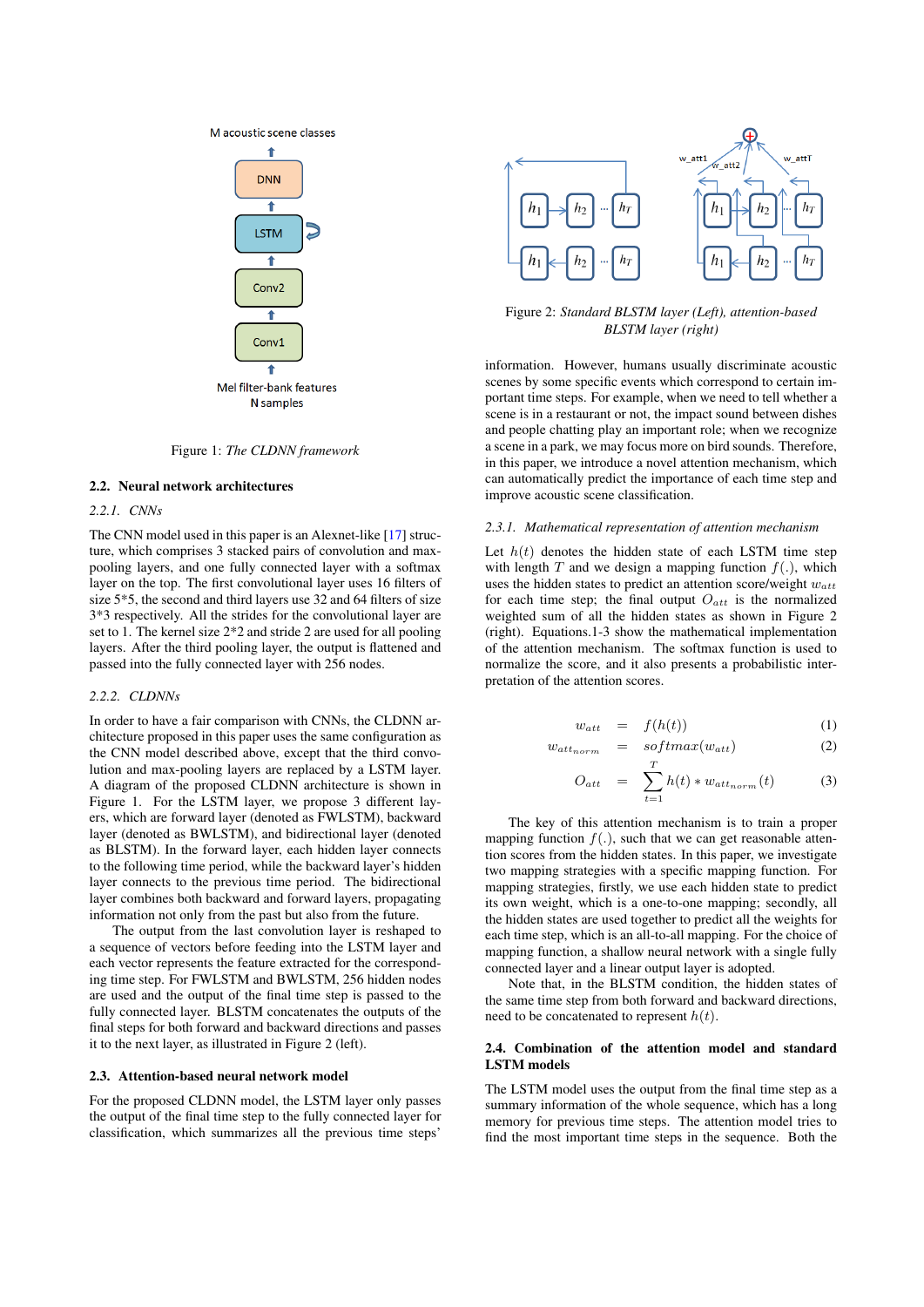LSTM and attention models have advantages for specific scenes and they get information from different views of the sequence. Therefore, we also want to investigate the combination of these two models.

We propose three-stage ensemble methods, which are early stage, middle stage, and late fusion. For early stage combination, we concatenate the LSTM output of the final time step with the attention output, then the combined output is passed to the fully connected layer. For the middle stage combination, the outputs of the fully connected layer from both models are concatenated, and then the combined output is passed to the softmax layer. For late fusion, the output of the softmax layer from both models are linearly combined to make a final decision and the combination weights are jointly train with neural networks. For the combined model training, the weights and biases before the concatenation layer are initialized with the pre-trained LSTM and attention models.

# 3. Evaluation setup

### 3.1. Dataset and evaluation protocol

To evaluate the performance of the proposed methods, we use the TUT acoustic scenes classification 2016 dataset (DCASE) which consists of recordings from 15 different acoustic scenes [\[18\]](#page-4-17). There are 78 audio segments for each scene, which are 30s-long each and recorded with a 44100Hz sampling rate. The organizer provided a 4-fold cross validation setting to test the generalization of the algorithm, which guarantees that all audio files recorded in the same location are on the same side of evaluation. For each fold, around 880 segments are used for training and 290 are used for testing, and classes are evenly distributed in both the training and testing data. Since our goal is to improve scene classification accuracy using short-duration segments, we truncate each of the 30s-segment into 6s continuous audio files. In order to get more training data, we apply small shifts to the recordings. In the end, in each fold we have around 1 million 6s-segments for training and 340k 6s-segments for testing.

#### 3.2. Neural network training

The proposed CNNs, CLDNNs, and attention models are evaluated and compared. All neural networks are trained using the Adam optimization strategy [\[19\]](#page-4-18) with cross-entropy criterion and a scheduled learning rate starting from 0.005. The networks are initialized with Gaussian random normal distributed weights with std equaling 0.05. The sigmoid activation function is used for all the layers. The shuffling mechanism is applied on each epoch. CNN and CLDNN models are trained from scratch. The attention model is initialized using the pre-trained CLDNN parameters of the first 3 layers (2 conv and 1 LSTM), and only the attention, fully-connected and softmax layers are trained. The shallow attention neural network is jointly trained with the whole network structures. For the combined models, the weights of the pre-trained CLDNNs and attention models are used to initialize the layers before the concatenation layer, and only the layers after the concatenation layer are trained. The Tensorflow toolkit is used here for neural network training [\[20\]](#page-4-19).

## 4. Results and analysis

#### 4.1. Comparison of CNNs and CLDNNs

First, we establish a comparison of the CNNs and proposed CLDNN model. For the CLDNNs, we compare FWLSTM, Table 1: *Classification accuracy (%) of CNNs and CLDNNs*

| <b>Neural Networks Architectures</b> | Accuracy |
|--------------------------------------|----------|
| <b>CNNs</b>                          | 73.95    |
| <b>CLDNNs (FWLSTM)</b>               | 73.86    |
| <b>CLDNNs (BWLSTM)</b>               | 72.48    |
| <b>CLDNNs (BLSTM)</b>                | 74.48    |

Table 2: *Classification accuracy (%) of CBLDNNs and different attention models*

| <b>Neural Networks Architectures</b> | Accuracy |
|--------------------------------------|----------|
| <b>CBLDNNs</b>                       | 74.48    |
| CBLDNNs, $att_{fc}$ , $att_{one}$    | 73.31    |
| CBLDNNs, $att_{fc}$ , $att_{all}$    | 74.90    |

BWLSTM, and BLSTM layers. Table 1 shows the results of the four different neural network structures. From the results we can see that CNNs and CLDNNs with the FWLSTM layer have similar performance, which is much better than CLDNNs with the BWLSTM layer. This may indicate that when modeling the audio sequence for an acoustic scene using LSTM, the direction of the sequence is important. Moreover, the convolution layers are reasonably good for frequency and time feature extraction and modeling. The combination of the final outputs of the forward and backward LSTMs, which is the BLSTM case, gives performance improvement compared with CNNs. The combined information from both directions give complementary and more complete information about the audio sequence. From now on, we use CLDNNs with the BLSTM layer (denoted as CBLDNNs) as our new strong baseline to investigate the attention mechanism.

#### 4.2. Comparison of CBLDNNs and attention model

In this section, we apply the attention mechanism on the BLSTM layer. Note that, for CBLDNNs, the BLSTM layer concatenates the final outputs from both forward and backward directions. However, as mentioned in Section 2.3.1, the hidden states  $h(t)$  of the BLSTM layer used for the attention mechanism, is the concatenation of the hidden states from both directions for the same time step. Therefore,  $h(t)$  will have information passed from both directions and also show more information of the current time step.

We use a shallow fully connected neural network with one hidden layer (denoted at  $att_{fc}$ ) to represent the mapping function  $f(.)$ . There are 1024 units for the hidden layer. We denote the one-to-one mapping between hidden states and attention weights as  $atto_{\text{ne}}$ , and the all-to-all mapping as  $at_{\text{all}}$ . The results can be seen in Table 2. The one-to-one mapping gives worse performance compared with standard CBLDNNs, which indicates that it's difficult to learn the mapping using only local information due to large variations. As expected the att-to-all mapping gives improvement compared with the strong baseline, and it shows that using global information to predict the attention scores is feasible.

Moreover, for the performances of each class, the attention model and standard CBLDNN model have quite different behaviors. For some scene classes, like restaurants, the attention model is more useful since certain time steps are more important than others; while for some other scenes, it is better to use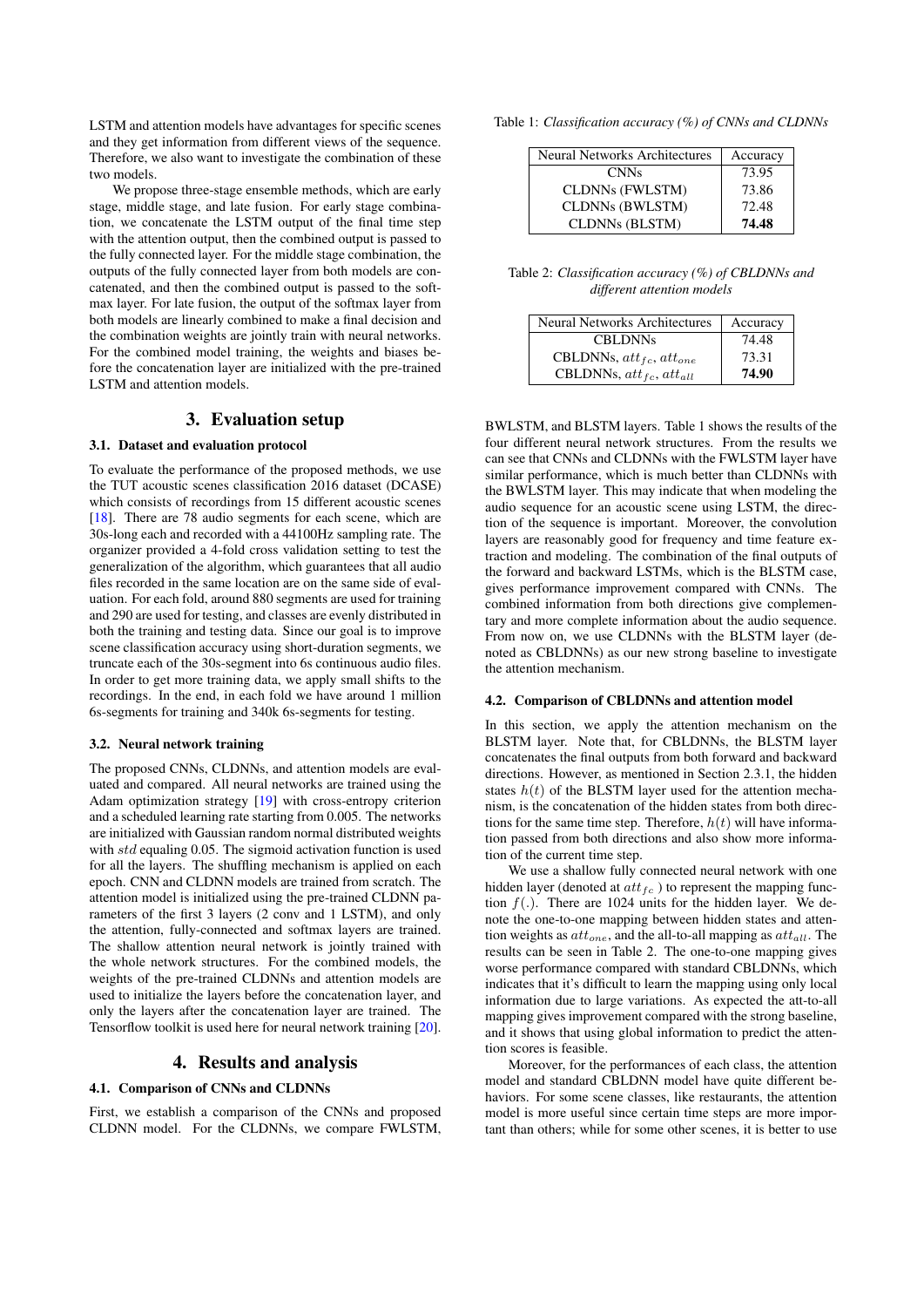Table 3: *Classification accuracy (%) of CBLDNNs, attention model and 3 combined models*

| <b>Neural Networks Architectures</b> | Accuracy |
|--------------------------------------|----------|
| <b>CBLDNNs</b>                       | 74.48    |
| CBLDNNs, $att_{fc}$ , $att_{all}$    | 74.90    |
| $combination_{early\ stage}$         | 76.19    |
| $combination_{mid\ stage}$           | 75.33    |
| $combination_{late\ fusion}$         | 75.52    |

the overall information of the whole time sequence to make decisions. Therefore, it is natural to expect that by combining the attention-based information with the LSTM final summarization information, we should get better performance due to the complementary nature of the two models.

### 4.3. Comparison of different combination methods for standard CBLDNNs and attention models

In this section, we will combine the attention model with the CBLDNNs. We denote the three combination methods described in Section 2.4 as *combination<sub>early stage*,</sub>  $combination_{mid\ stage}$  and  $combination_{late\ fusion}$  respectively. The performances of the different combined models are summarized in Table 3. The results show significant improvement using the combined models compared with the standard CBLDNNs and attention model, which proves the complementary information provided by the two models. Moreover, the early stage concatenation of the BLSTM and attention outputs gives the best performance compared with the combination of the outputs from the fully connected layer and the score level fusion. The reason may be that by combining the two models in the early stage, the joint fully connected layer and softmax layer can better transform the combined features into a space that makes the output easier to classify.

### 4.4. Analysis of learned attention weights

It is interesting to investigate the attention scores predicted by the proposed attention model under the CBLDNN architecture. We select several 6s audio segments from the test dataset, which are recorded in a cafe/restaurant and a park respectively. We show the 2D feature maps with the time aligned attention scores for each of the segment in Figures 3 and 4.

Figure 3 shows an audio segment recorded in cafe/restaurant condition. The bottom figure is the melfilterbank features along time stamps, and the upper figure is the predicted attention scores from the attention model. Since we have 75 attention scores corresponding to each LSTM hidden state, we stretch the upper figure to align with the 300 frames of the mel-filterbank features in the bottom. We can see from the figures that there are 2 significant high scores at time stamps around #10 and #150 frames. Based on what we listen to in the audio file and observe from the feature map, there are clear impact sounds of dishes around those two time stamps. It appears that the attention model is trained to pay more attention to the impact sounds for the cafe/restaurant scene. Moreover, we can see that the attention model only gives higher scores when acoustic events occur, like when people are talking.

We then show an audio segment recorded in a park in Figure 4. Despite the relative strong constant noise in this segment, a significant high score is predicted around frame #55, where a clear bird sound can be observed.



Figure 3: *The mel-filterbank features with time-aligned attention scores for the sample segment recorded in a cafe/restaurant*



Figure 4: *The mel-filterbank features with time-aligned attention scores for the sample segment recorded in a park*

Another interesting phenomenon we observed is that, when we compare attention scores generated by attention-based CLDNNs with forward LSTM layer and bidirectional LSTM layer, the scores sometimes tend to be higher for the last several time steps for forward LSTM condition and more balanced for the bidirectional LSTM condition. This may be because each concatenated hidden state for BLSTM contains summaries for both previous and future information, which makes each time stamp more balanced and helps to predict better attention weights.

## 5. Conclusions

In this paper, we present a unified neural network structure CLDNNs for short-duration acoustic scene classification. Based-on the CLDNN framework, a novel attention mechanism is proposed and applied to the LSTM layer in order to predict the importance of each time stamp. We show that CLDNNs with a bidirectional LSTM perform better than conventional neural network structures. By combining the attention model output with the BLSTM final output, significant improvement can be achieved, due to the complementary information provided by the two models.